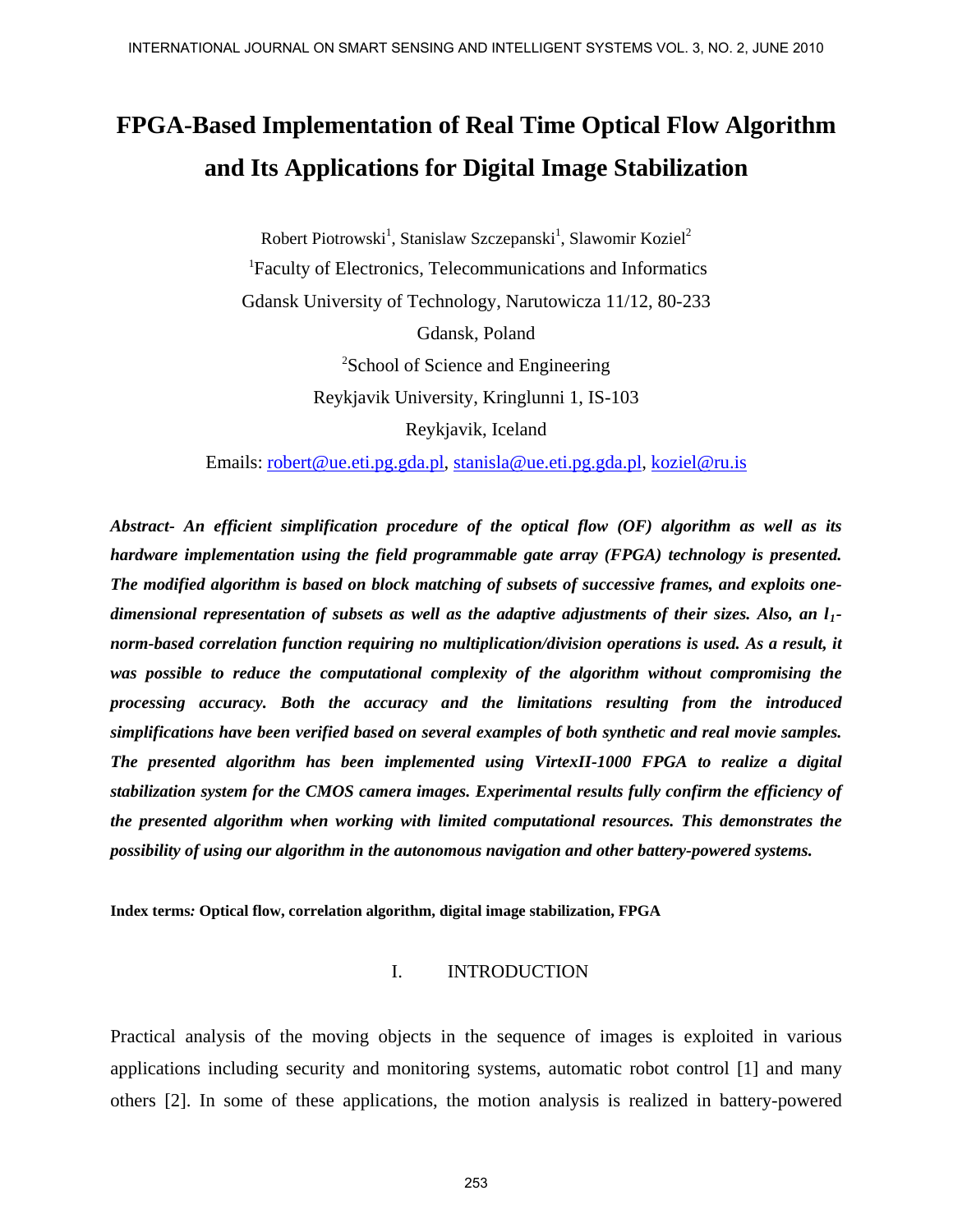systems with limited computational resources. Still, it is required that these systems work in realtime and provide sufficient accuracy with minimum resource usage. In such cases, it is often convenient to exploit a hardware implementation of the analysis procedures, using, e.g., FPGA [3].

 One of efficient procedures of motion analysis is based on determining so-called field optical flow [4]. According to the optical flow (OF) algorithm, the previous frame can be restored based on the actual one using appropriate vectors that are determined for each pixel of the latter. The concept of the optical flow is shown in Fig. 1.



Figure 1. Optical flow concept.

 Known OF algorithms can be categorized into three main groups: gradient OF (GOF) [6], frequency OF (FOF) [7] and correlation OF (COF) [13] (see also Appendix A). The first two groups can be characterized by a better processing accuracy than the correlation method as well as other ways of movement detection [5]. However, these methods are complex and their hardware realization (e.g., using FPGA [3]) consumes substantial resources. Also, the accuracy of the gradient algorithm depends on the number of iterations as well as the accuracy of the floatingpoint operations [3]. Additionally, the gradient method requires complex initial filtering (both in the time and the spatial domain). Examples the interior subsequent Sometic Consideration of Real Time Ostail Tom<br>Agromm and an Appearance interplating the monetations.<br>
Supermore and provide sufficient uccornery with minimum resource usage. In such cases,

 Frequency OF algorithms exploit filters detecting the direction of movement in the frequency domain [7]. Filtering in the frequency domain is realized through the gradient-spatial distribution in the Fourier space. Image transformation from the spatial domain to the frequency domain is a complex process with a number of intermediate results (which requires substantial amount of memory) and significant number of multiplication operations. Both the amount of required memory and the processing accuracy have a great influence on the number of the utilized logical cells of the FPGA and the processing time (number of iterations).

 Correlation optical flow algorithms exploit simple arithmetic operations, i.e., addition, subtraction, comparison, min and max. Also, they are memory efficient because only two successive frames are stored at any given time. The drawback of the correlation method is its low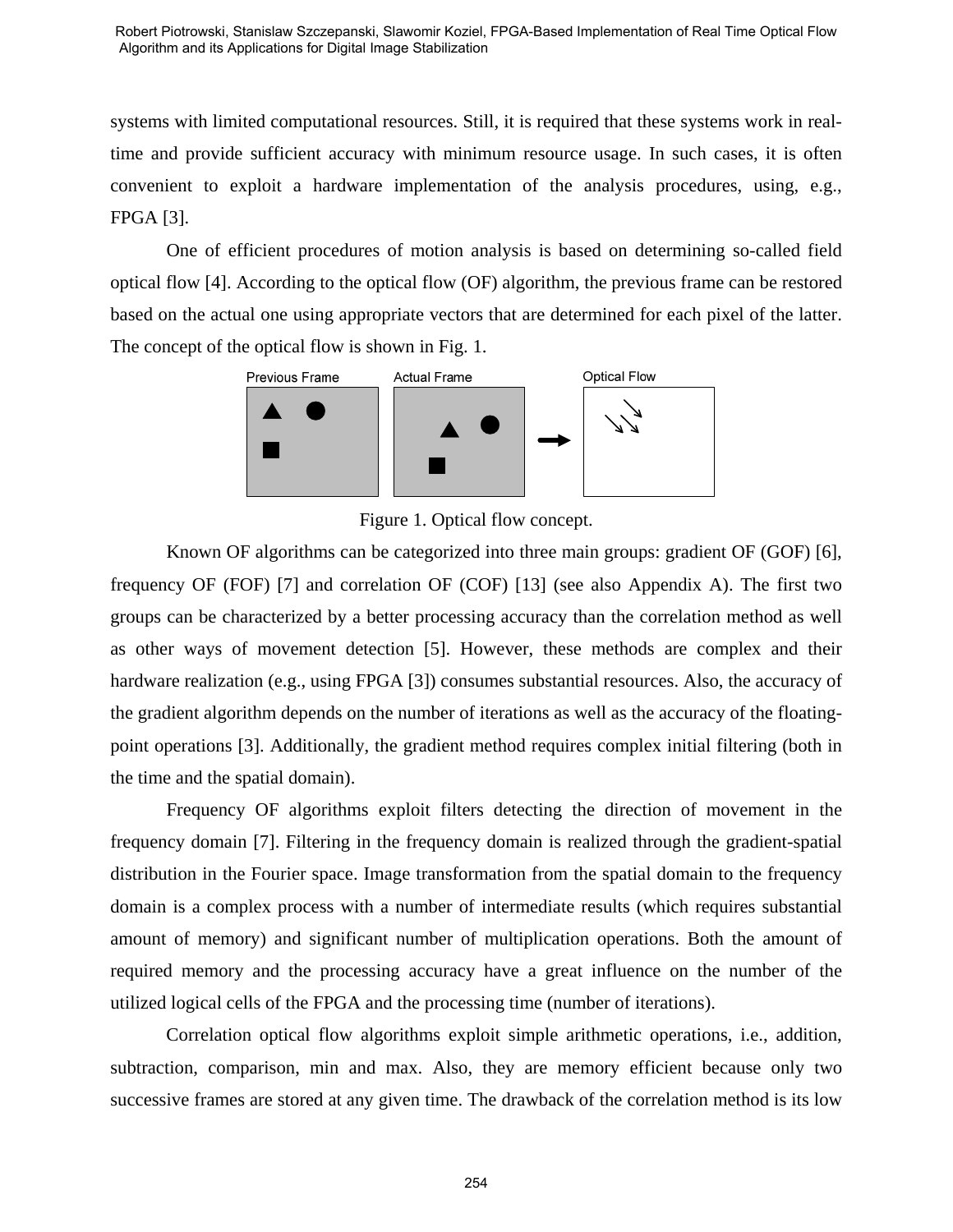accuracy. Also, it is not possible of detect the sub-pixel velocity. Processing time depends on the image resolution, maximum velocity and the subset's size. Additional details on the correlation algorithm and various correlation functions used in practice can be found in Appendix A.

Table 1 shows a qualitative comparison of the three aforementioned types of the OF algorithms. It follows that although both GOF and FOF algorithms provide the best processing accuracy, their high computational complexity, large processing time and memory usage make them unsuitable for resource-efficient hardware implementation working in real-time. COF algorithm, on the other hand, seems appropriate for such an implementation, provided that certain simplifications are introduced with respect to the standard version in order to further reduce its complexity and resource usage.

|                     | <b>GOF</b> | FOF    | <b>COF</b> |
|---------------------|------------|--------|------------|
| Reference           | [14]       | [8]    | $[5]$      |
| Complexity          | Large      | Large  | Small      |
| Accuracy            | Subpix     | Subpix | Pix        |
| <b>Memory Usage</b> | Large      | Large  | Small      |
| Processing Time     | Average    | Large  | Small      |

Table 1: Qualitative Comparison of Optical Flow Algorithms

In this paper, a modification of the correlation OF algorithm is presented together with its FPGA realization. The proposed simplifications allow us to reduce both the computing time and amount of resources used by the algorithm. The adaptive procedure for adjusting the sizes of the subregions that are being matched when determining the optical flow was also implemented, which results in the improvement of the processing accuracy. Moreover, a substantial reduction in the computational resources used by the algorithm is obtained by using a Gray code to store the pixel intensity information. The algorithm working in real time is realized using the Virtex-II-1000 FPGA.

Reduction of power consumption and computational resources is of primary importance for wireless and battery-powered systems including autonomous robots, nodes of sensor networks and portable devices. Therefore, the OF algorithm presented here can be useful to realize—in the aforementioned systems—functions such as movement detection, time-to-crash estimation, segmentation, digital image stabilization as well as image compression.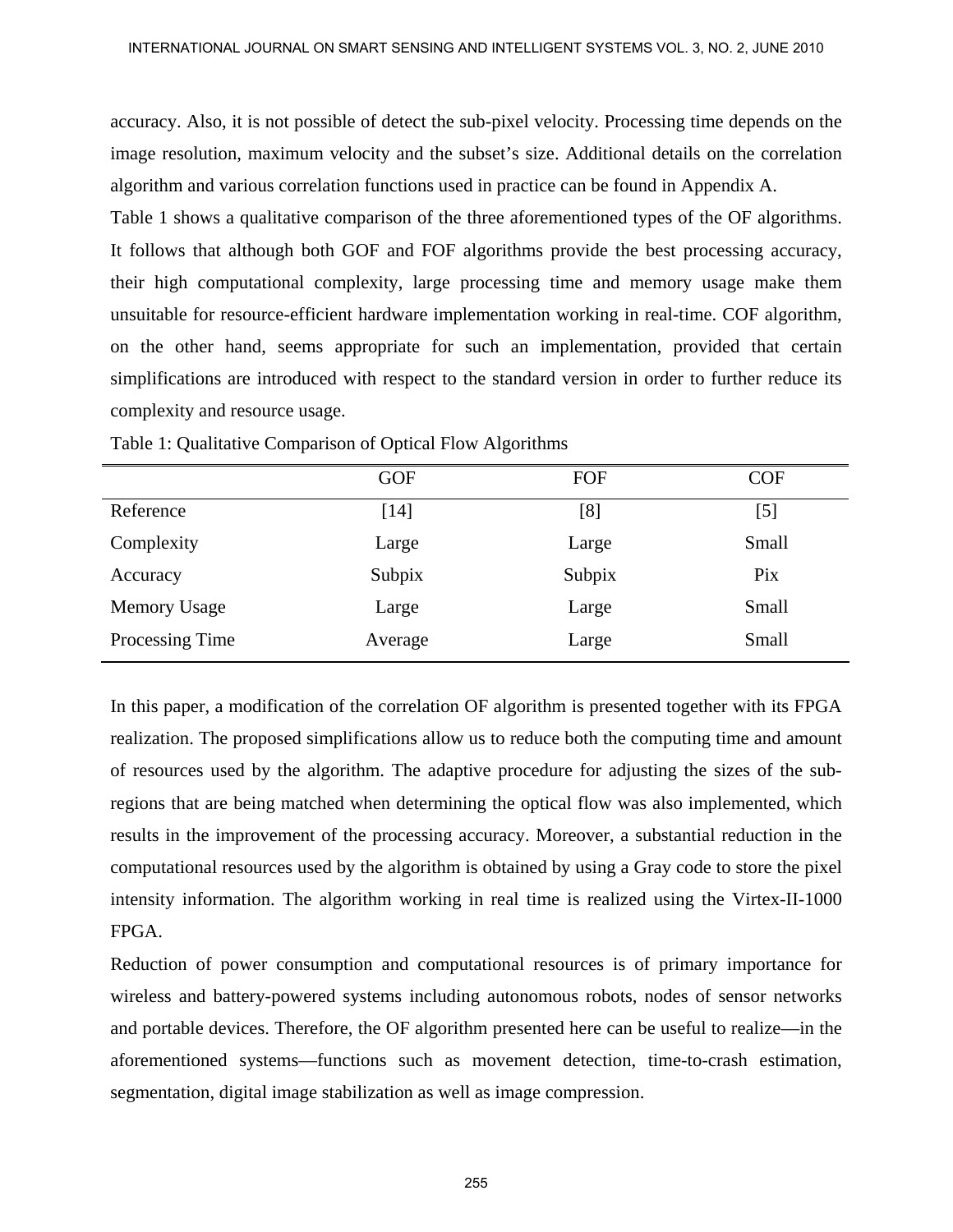The paper is organized as follows. In Section II the details of our simplified correlation OF algorithm are discussed. Section III presents the results of the numerical verification using several synthetic and real movies. In Section IV, the FPGA realization of our algorithm is demonstrated and compared to other implementations reported in the literature. Section V concludes the paper.

#### II. RESOURCE-EFFICIENT CORRELATION OPTICAL FLOW ALGORITHM

In this section modifications of the correlation OF algorithm are described that aim at reducing its computational complexity and making the algorithm resource-efficient.

#### *A. Correlation Function*

The COF algorithm is based on determining an extremum of a correlation function with respect to the two successive frames. In particular, this extremum determines so-called velocity vector **VOF** [5] which estimates the shift of a given pixel between the subsequent frames. The velocity vector for the pixel (or the group of pixels) of coordinates *x* and *y* is obtained as

$$
\mathbf{VOF}[x, y] = \arg\min_{i,j} \mathbf{MC}[i, j] \tag{1}
$$

where **MC** is a correlation function. The correlation function affects both the processing accuracy, computing time and the resources used by the COF algorithm. Here we exploit a simple function of the form [9], based on  $l_1$ -norm:

$$
MC[i, j] = \sum_{a,b=0,\dots,n-1} [A[a,b] - B[i+a, j+b]]
$$
 (2)

where **A** is an  $n \times n$  surround of pixel (or group of pixels) of coordinates x and y in the previous frame, **B** is the corresponding  $m \times m$  surrounding in the actual frame  $(m > n)$ , and *i*,  $j \in \{0, 1, ...,$  $m - n$ . According to (1), a subset **A** of the previous frame is being matched to a shifted subset **B** of the actual frame; the optimal shift [*i*,*j*] that realizes the extremum (here, minimum) of the correlation function (2) is determined. This shift is referred to as the velocity vector **VOF**. The process of determining the velocity vector using the correlation function (2) is illustrated in Fig. 2. ENDERTONIAL Subsects Controlls, Subsects (Exclusive Real Internation of Real Time Ostail Flow<br>Anyome and as Appearson at Fugation spaces Scation 11 the details of our simplified correlation<br>The puper is organized as follo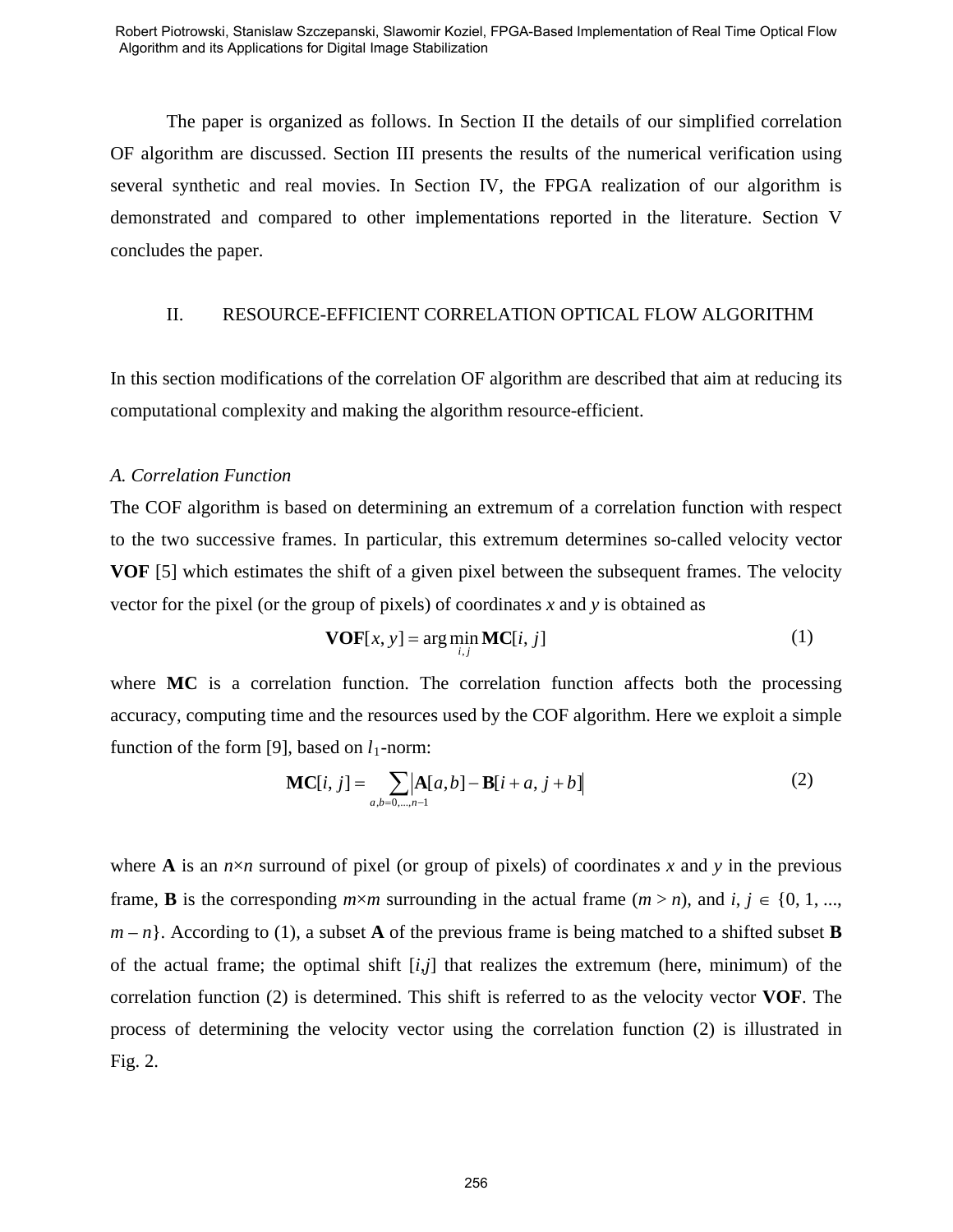

Figure 2. Illustration of determining the velocity vector using a simple correlation function (2): The subset **A** of the previous frame is being matched to a shifted subset **B** of the actual frame; the optimal shift (velocity vector) that realizes the minimum of the correlation function (2) is determined.

 The correlation function (2) uses the sum of absolute differences of matrix elements. Thus, it avoids multiplication and division operations present in other commonly used functions that can be found in the literature (see Appendix A). Therefore, the function (2) realizes an efficient way of determining the correlation both with respect to the computational complexity and utilization of the system resources. Moreover, as indicated in Section 3, other correlation functions give only a marginal improvement of processing accuracy.

## *B. Gray-Coded Bit-Plane Matching*

The number of bits required to store the pixel intensity has a major influence on the amount of resources used by the OF algorithm [11]. One of the basic methods of reducing the bit-resolution of images, exploited in this paper, is thresholding [10]. The drawback of this approach is that 8 bit comparators have to be used in the process. In order to make it more efficient, the pixel intensity can be encoded using a Gray code (CG), in which case the image segmentation can be implemented using only 2-bit XOR units. Bits of the frame encoded this way retain the information about the edges, which is essential for COF algorithms.

 Figure 3 shows the subsequent bits of the image encoded using CG. CG bits carry various useful data that can be efficiently used in the adaptive OF algorithm. In particular, if the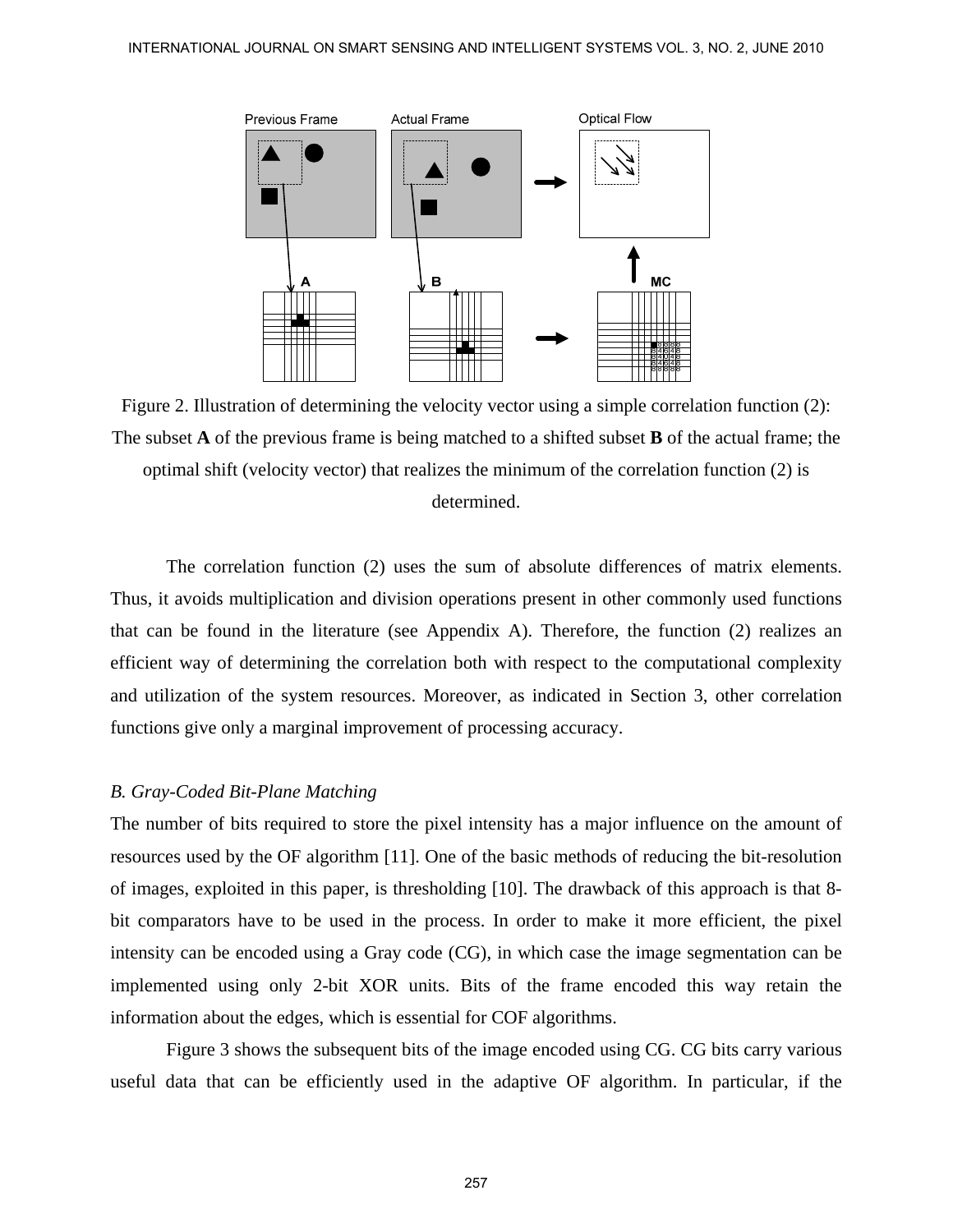correlation between subsequent image frames is below the required threshold, the COF algorithm is executed again using a different CG bit which contains different set of edges (see Section 2.*D*).



Figure 3. Gray code representation of the traffic frame. Pictures marked with numbers 0 to 7 correspond to the subsequent bits of the image presented in a central picture encoded using a Gray code.

## *C. One-Dimensional Subset Representation*

The next step of simplifying the correlation algorithm is focused on reducing the computation time. The drawback of correlation algorithms is the necessity of performing a large number of minimizations (1), corresponding to all pixels in the image. The computing time *T* of COF algorithm is given by

$$
T(r,k) = r^2 \cdot [T_{cor}(k^2) + T_{\text{arg min}}(k^2)]
$$
\n(3)

where  $k = m - n + 1$ , *r* is a resolution of the original image,  $T_{\text{argmin}}(x)$  is the time necessary to solve the minimization problem (1) with  $x$  being the search space size, whereas the time  $T_{cor}$ necessary to determine the correlation matrix (cf. (2)) is

$$
T_{cor}(k^2) = T_{const}(m - n + 1)^2
$$
 (4)

One of possible ways of reducing the computational complexity of COF algorithm is by using one-dimensional representations of subsets  $\bf{A}$  and  $\bf{B}$  (cf. (2)). The computing time is then given by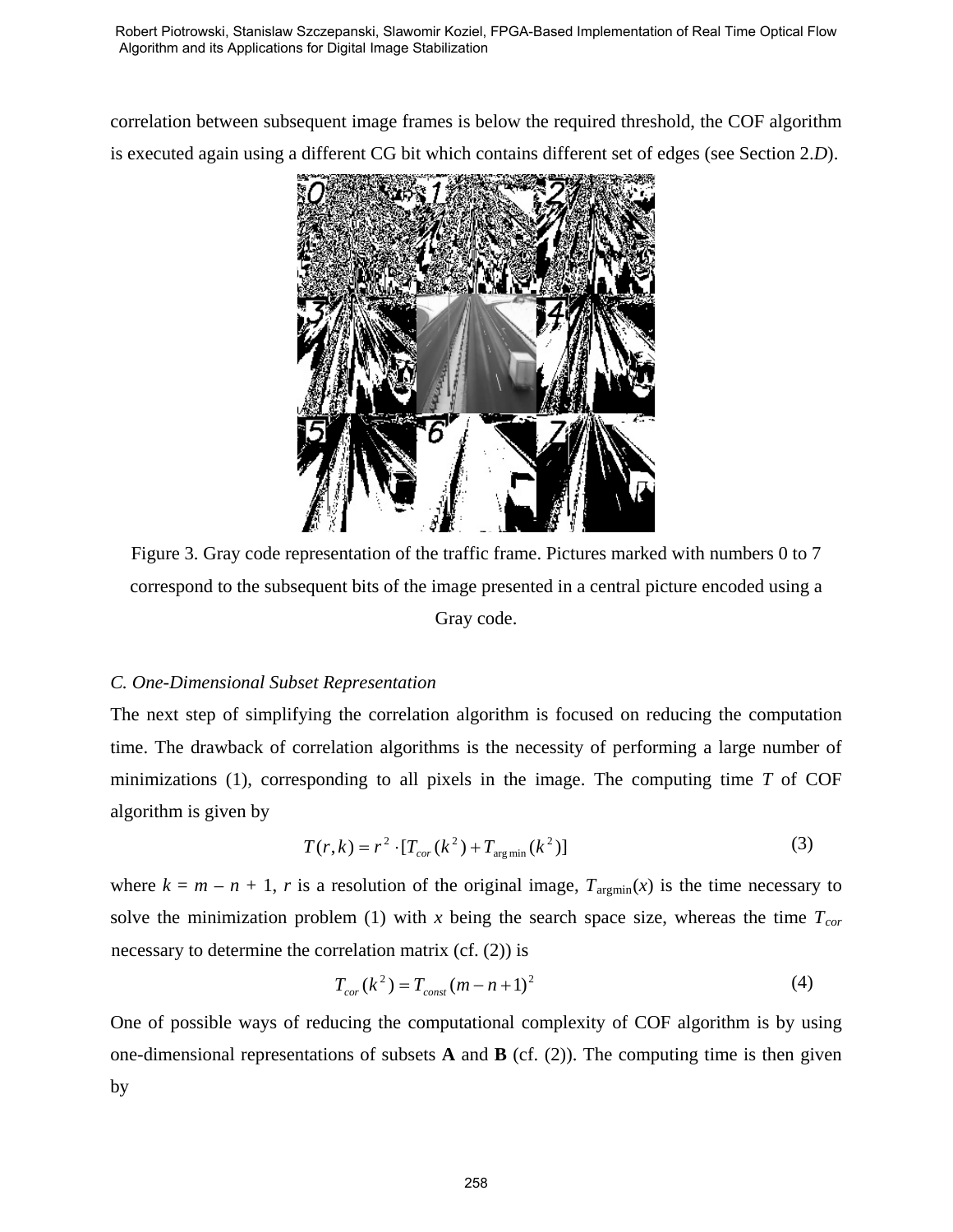$$
T_{1D}(r,k) = 2r^2 \cdot [T_{cor}(k) + T_{\text{arg min}}(k)]
$$
\n(5)

This approach was described in [12], where only the central row and column of the matrix **MC** was determined (winner-take-all or 1D-2D). In this case, the *x* component of the velocity vector **VOF** is obtained assuming the zero value for the *y* component of **VOF**. Similarly, the *y* component is calculated assuming the zero value for the *x* component. The principal drawback of this approach is its larger sensitivity for large velocity ( $||\mathbf{VOF}|| > 3$ ). Moreover, algorithm [12] requires substantial sizes of subsets **A** and **B**, which affects both the processing time and the accuracy (for images with the large number of edges).

 In this paper, we propose an alternative method of representing two-dimensional subregions in one-dimensional space. Our method is based on summing elements of subsets **A** and **B**  along rows and columns. This approach results in reduced correlation algorithm (RCOF), where matrices **A** and **B** are replaced by the two vectors **H** and **V** given by

$$
\mathbf{V}_{\mathbf{A}}[i] = \sum_{j=0}^{n-1} \mathbf{A}[i, j] \tag{6}
$$

$$
\mathbf{H}_{\mathbf{A}}[j] = \sum_{i=0}^{n-1} \mathbf{A}[i, j] \tag{7}
$$

$$
\mathbf{V}_{\mathbf{B}}[k] = \sum_{j=0}^{m-1} \mathbf{B}[k, j] \tag{8}
$$

$$
\mathbf{H}_{\mathbf{B}}[l] = \sum_{i=0}^{m-1} \mathbf{B}[i, l] \tag{9}
$$

where  $i, j = 0, ..., n-1$ , and  $k, l = 0, ..., m-1$ . The correlation between vectors (6) to (9) is determined according to (2). Subsequently, the velocity vector **VOF** is obtained using (1).

#### *D. Adaptive Adjustment of Subset Sizes*

Similarly as for the 1D-2D algorithm, the accuracy of the RCOF algorithm is dependent on the proper choice of parameters *m* and *n* of subsets **A** and **B**. It is expected that too small *m* and *n* will result in degrading the accuracy of velocity estimation for large shifts, while large *m* and *n* may degrade the accuracy for the movies with a large number of edges and containing independently moving objects. Having this in mind, an adaptive correlation algorithm (ARCOF) has been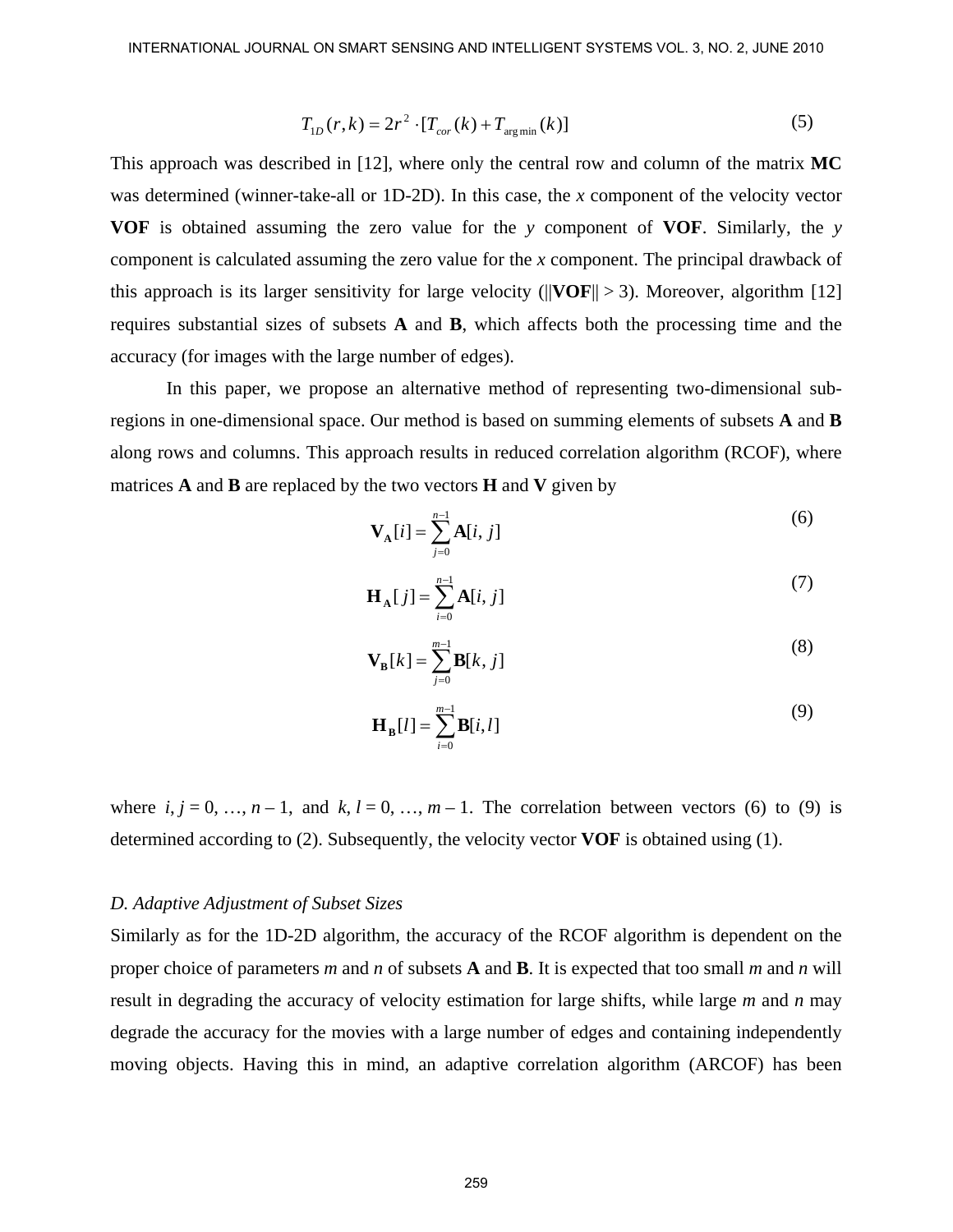proposed to address the above issues to some extent. The ARCOF algorithm dynamically adjusts the values of parameters *n* and *m* according to the following rules:

- Both *n* and *m* are set to their initial values:  $n = n_{\min}$  and  $m = m_{\min}$ ;
- If the correlation parameter than realizes (2) is smaller than corre<sub>min</sub> (the userdefined threshold value), *n* and *m* are incremented by 1 and the matrix **MC** is determined again as in (2);
- Exception 1: If *m* exceeds a user-defined maximum value  $m_{\text{max}}$ , only *n* is incremented;
- Exception 2: If  $m = m_{\text{max}}$  and  $n = m_{\text{max}} 1$ , *n* and *m* are reset to  $n = n_{\text{min}}$  and  $m =$  $m_{\text{min}}$ , respectively; the adaptation procedure is restarted with a different CG bit.

It should be emphasized that the improvement in accuracy due to increasing *m* and *n* is obtained at the expense of the longer computing time. The trade-off between these two factors is determined, in the adjustment procedure used in the ARCOF algorithm, by the assumed accuracy level through the threshold value.

#### III. EXPERIMENTAL RESULTS

In this section we present the results of experiments carried out to verify the performance of the modified COF algorithm described in Section 2.

#### *A. Error Measure*

Definition of the processing error is often a problem in case of image processing algorithms. The reason is that the analytical relations are not known for the optical flow of the real images, and estimators must be used as a reference value of **VOF**. Therefore, the processing error obtained using the OF estimator depends on the quality of this estimator. Moreover, OF algorithms are based on assumptions regarding the maximum pixel shift between the subsequent frames, as well as the assumptions regarding the frame structure (cf. the aperture problem [6]). Often, these assumptions are not satisfied, e.g., in case of insufficient number of good matchable features in the image, which results in a large absolute error of the estimator. Even the contents absent to the content of Cole Flow Based Implementation of Real Time Ostail Flow<br>Anyome and as Appearson at Fughti magne Shanimator. The ARCOF algorithm dynamically adjusts<br>be videos of parameters *r* an

 In this paper, the following formula describing the processing error has been used to qualitative analysis of the algorithms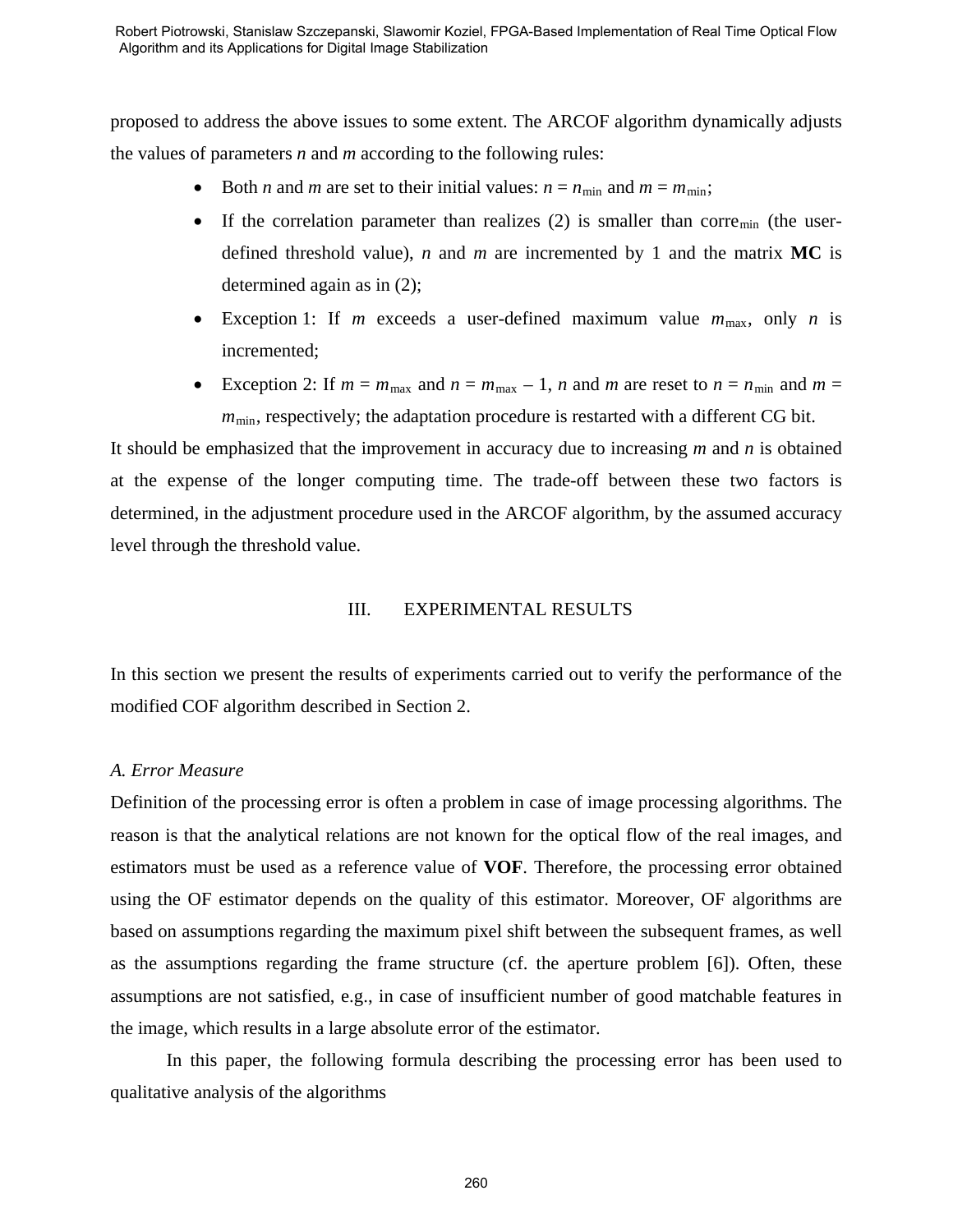$$
Err = \frac{1}{p^2} \sum_{i=0}^{p} \sum_{j=0}^{p} \left| \mathbf{I}_{\text{prev}}[i, j] - \mathbf{I}_{\text{Act}}'[i, j] \right| \tag{10}
$$

where *p* is an initial frame size,  $I_{\text{Prev}}$  is the previous frame, whereas  $I'_{\text{Act}}$  is a restored previous frame obtained as a result of processing the current frame and the corresponding **VOF**. This approach is based directly on the formulation of the OF algorithm where the previous frame can be restored (approximated) using the current frame and the optical flow field.

 In order to permit comparison of our algorithm with other COF approaches described in the literature, an additional error measure—so-called average angle error (AAE)—introduced in [4] and [20] will also be used. AAE is defined as

$$
AAE = \frac{1}{p^2} \sum_{i=0}^{p} \sum_{j=0}^{p} \mathbf{E}_A[i, j] \tag{11}
$$

with  $E_A[i, j]$  given by

$$
\mathbf{E}_{A}[i, j] = \cos^{-1}(\hat{\mathbf{c}}[i, j] \bullet \hat{\mathbf{e}}[i, j])
$$
 (12)

Here,  $c$  is the correct motion vector,  $e$  is the estimated optical flow vector. Symbol  $\hat{ }$  denotes vector normalization, whereas symbol • denotes the inner product.

#### *B. Test Movies*

The processing quality of the OF algorithms is also affected by the maximum velocity ( $VOF<sub>max</sub>$ ) and the number of characteristic elements (e.g., edges, corners). In order to verify the algorithm proposed in this work, several types of movies have been used to analyze the processing error. Movie #1 contains a piece of road together with the vehicles moving along, whereas Movie #2 contains the same piece of road, however, without the vehicles. Movie #3 is characterized by large shifts, and Movie #4 is a synthetic image sequence for which the ground-truth optical flow is known. Figure 4 shows the  $8<sup>th</sup>$  frame from all the movies.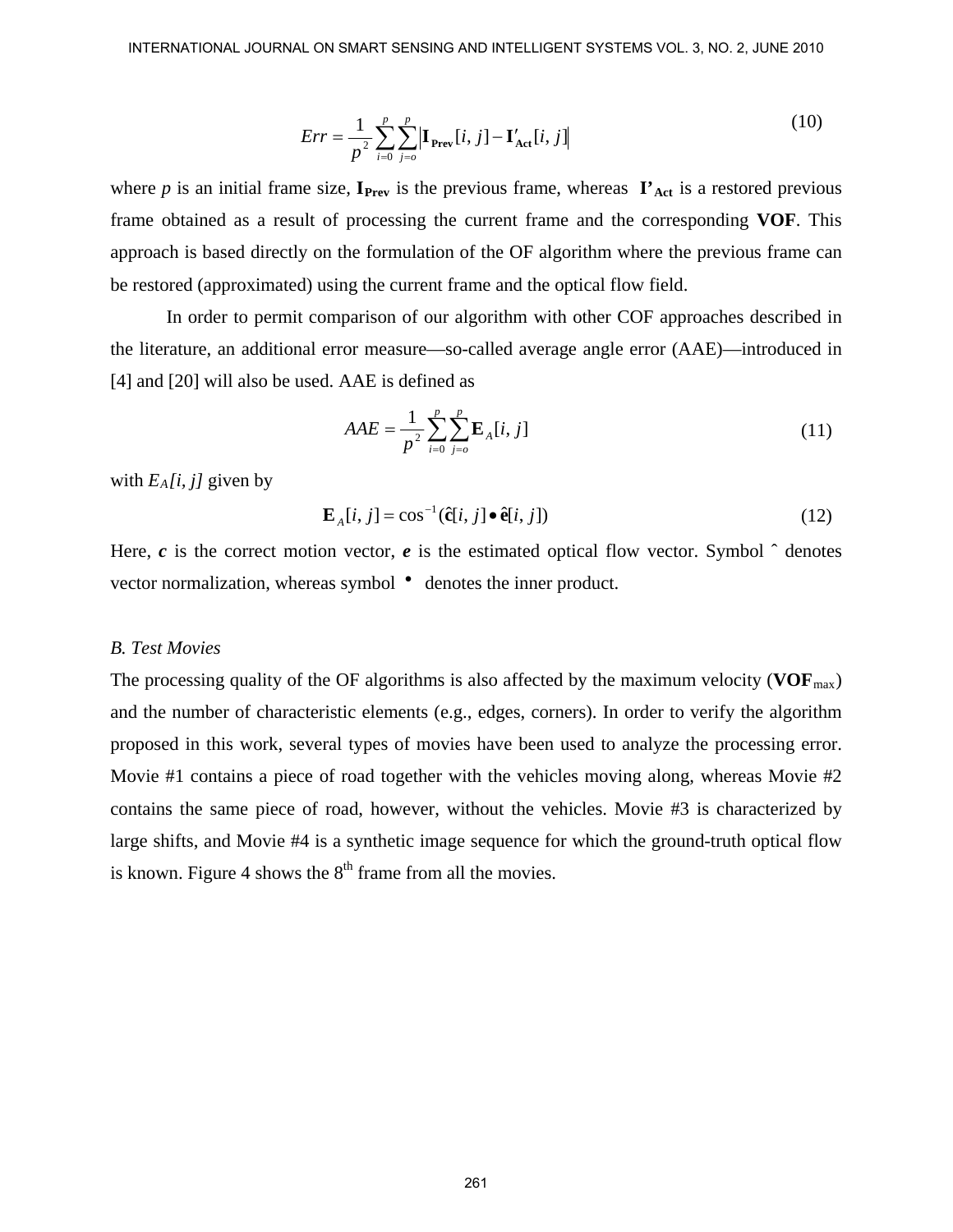Algorithm and its Applications for Digital Image Stabilization





 $(c)$  (d)

Figure 4. The movies used for OF algorithms verification (frame number 8): (a) Movie #1: a piece of road together with the vehicles moving along, (b) Movie #2: the same piece of road, no vehicles, (c) Movie #3: flower-garden sequence, (d) Movie #4: Yosemite sequence.

## *C. Results and Discussion*

We have performed a number of experiments in order to verify the influence of the modifications of the COF algorithm introduced in Section 2 on the processing accuracy as well as the two factors important from the point of view of the hardware realization of the algorithm: the computing time and the resource usage.

Table 2: Exploited Resources and Processing Accuracy for The Correlation Optical Flow Algorithm versus Image Resolution

| <b>Image Resolution</b> |        |        |        |  |
|-------------------------|--------|--------|--------|--|
| 1 bit                   | 2 bits | 4 bits | 8 bits |  |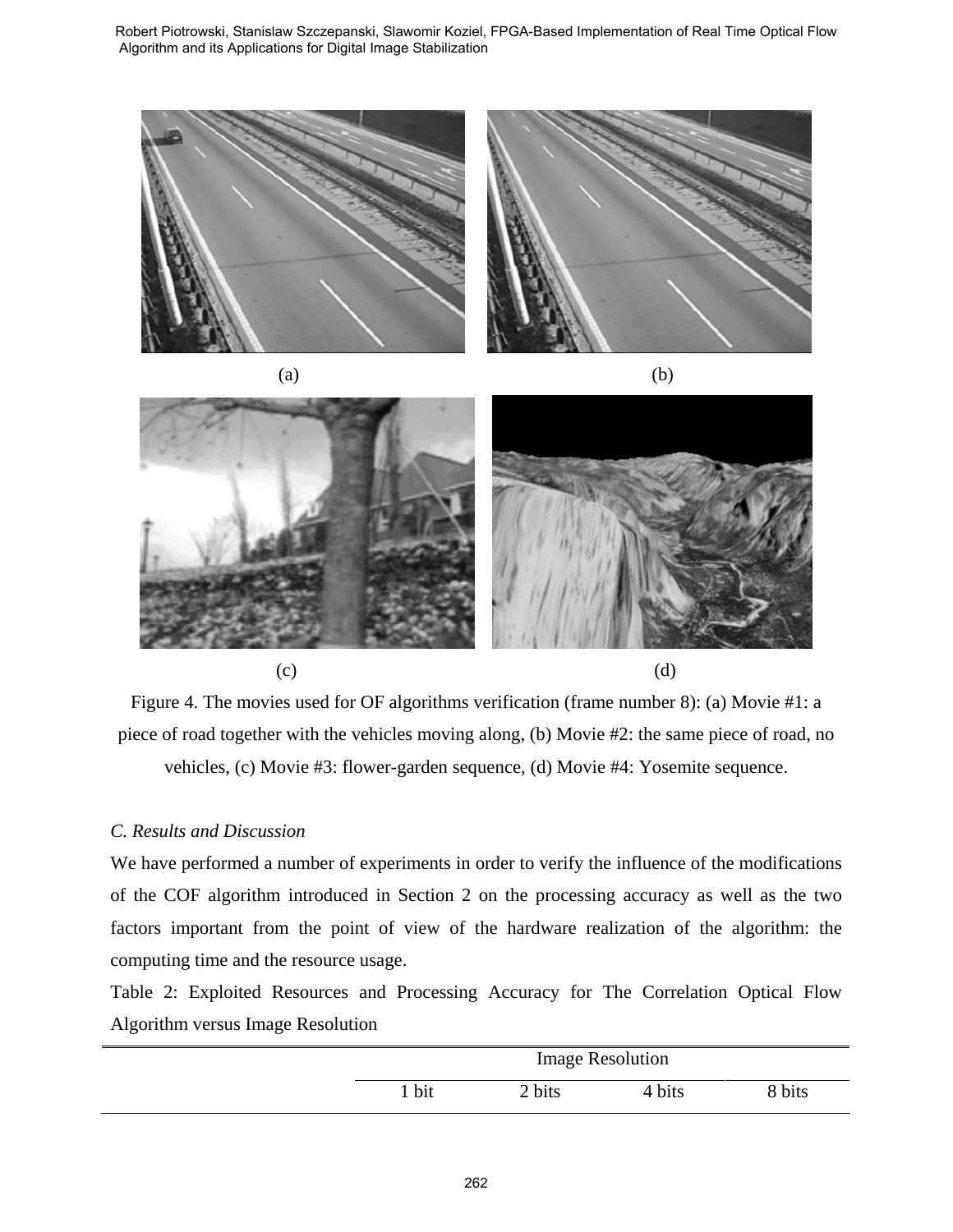|            | Adder      | 4 slice | 5 slice | 5 slice | 6 slice |
|------------|------------|---------|---------|---------|---------|
| Resources  | Comparator | 4 slice | 5 slice | 5 slice | 6 slice |
|            | Memory     | 2 BRAM  | 4 BRAM  | 8 BRAM  | 16 BRAM |
| Processing | Movie #1   | 12.1    | 11.9    | 10.8    | 8.1     |
| Accuracy   | Movie #2   | 12      | 11.8    | 10.4    | 7.9     |

Accuracy according to formula (10)

Table 2 shows the dependence of the processing accuracy and the required resources on the image bit-resolution for the standard COF algorithm. In practice, selection of the image grayscale depth is determined by the necessity of reducing the number of exploited memory blocks (BRAM) [17], which, in turn, is a consequence of limited resources of fast BRAMs available in FPGA circuits. Of course, reduction of exploited BRAM units can be achieved at the expense of a processing accuracy as indicated in Table 2. The number of logic units (slices), on the other hand, is only slightly dependent on the grayscale depth of the image.

Based on the data presented in Table 2, a binary (1-bit resolution) image was selected for further realization. In this case only 2 BRAM units are necessary. Also, the processing accuracy is almost the same as for 2- and 4-bits resolution (cf. Table 2).

|               | Movie |      |      |      |
|---------------|-------|------|------|------|
|               | #1    | #2   | #3   | #4   |
| $2n = m = 32$ | 13.3  | 13.2 | 13.0 | 12.8 |
| $2n = m = 16$ | 13.4  | 13.5 | 14.5 | 14.1 |
| $4n = m = 32$ | 13.5  | 13.5 | 16.6 | 16.0 |
| $4n = m = 16$ | 13.5  | 13.6 | 16.8 | 16.1 |
| $8n = m = 32$ | 13.5  | 13.8 | 18.2 | 17.9 |
| $8n = m = 16$ | 13.6  | 13.9 | 19.0 | 18.1 |

Table 3: Processing Accuracy\* of RCOF Algorithm versus *m* and *n* 

Accuracy according to formula (10)

Table 3 shows the processing error of the RCOF algorithm for different values of *m* and *n*. These results indicate that the best accuracy is obtained for large values of *m* (i.e., large searching regions A) and large *n* (large neighborhoods B). Obviously, the consequence of large *m* is a large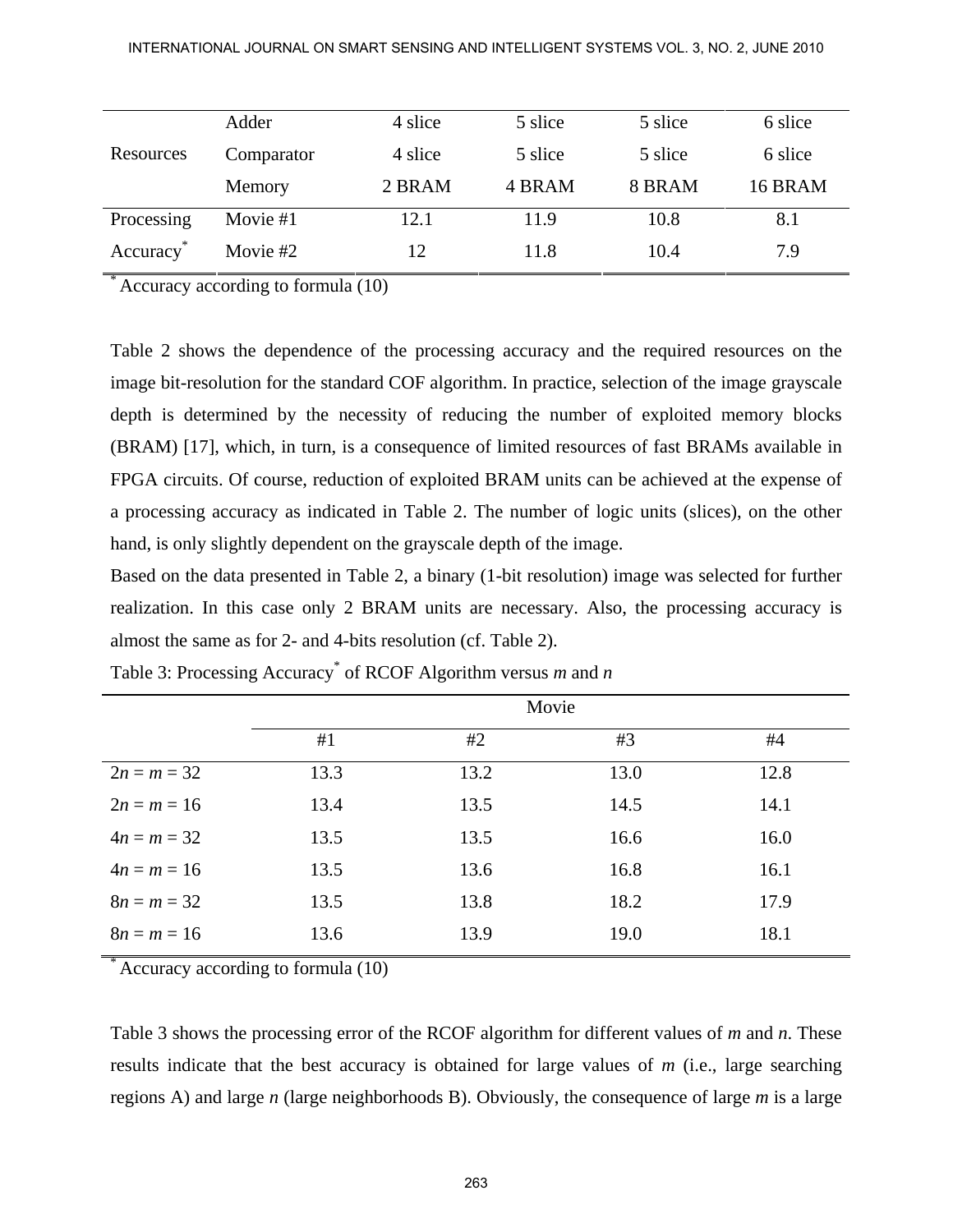## Algorithm and its Applications for Digital Image Stabilization

size of **MC** matrix (2) which influences the processing time (cf.  $(3)$  and  $(4)$ ). For the hardware realization of the adaptive OF algorithm (cf. Section 2.*D*) the following parameters were selected:  $m_{\text{max}} = 16$ ,  $m_{\text{min}} = 8$ ,  $n_{\text{min}} = 4$ . This choice ensures a reasonable trade-off between the accuracy and processing time.

|                     | Movie |      |      |      |
|---------------------|-------|------|------|------|
|                     | #1    | #2   | #3   | #4   |
| <b>GOF</b>          | 4.0   | 3.6  | 3.7  | 2.4  |
| $[12]$              | 12.9  | 12.5 | 16.1 | 14.0 |
| COF                 | 11.2  | 11.3 | 11.6 | 11.1 |
| <b>RCOF</b>         | 13.3  | 13.2 | 13.0 | 12.8 |
| $\text{ARCOF}^{**}$ | 9.1   | 9.3  | 11.0 | 10.8 |

Table 4: Correlation Algorithms: Comparison of Processing Accuracy\*

Accuracy according to formula  $(10)$ 

\*\* (corre<sub>min</sub> = 0.96, m<sub>max</sub> = 16, m<sub>min</sub> = 8, n<sub>min</sub> = 4)

Table 4 compares the processing error for the GOF algorithm, the 1D-2D algorithm [12], as well as RCOF and ARCOF algorithms. As expected the GOF algorithm is characterized by the smallest error for all four test movies considered. The adaptive procedures used in ARCOF algorithm have a clear impact on the processing error as indicated by comparison with the RCOF algorithm. Also, the ARCOF algorithm outperforms the 1D-2D algorithm [12]. It should be stressed that although the accuracy of ARCOF is not as good as the accuracy of GOF or FOF algorithms, the ARCOF approach requires the least amount of resources, and, it is therefore much more suitable for hardware implementation. Experimentation of Robert Piotromski, Subsect (Scale) and May the Robert Piotromski (Stanislav Sacred May Algorithms and Applementation of the adaptive O1 adgretition of Execution and the processing time (cf. (3) and (4))

#### IV. HARDWARE REALIZATION IN FPGA

The ARCOF algorithm has been selected for the FPGA realization because it is using the minimum amount of resources and provides sufficient accuracy in computing of the optical flow field. Based on the OF field obtained by means of ARCOF, a digital image stabilization (DIS) algorithm [15] have been realized. The DIS algorithm eliminates unwelcome vibrations in the movies.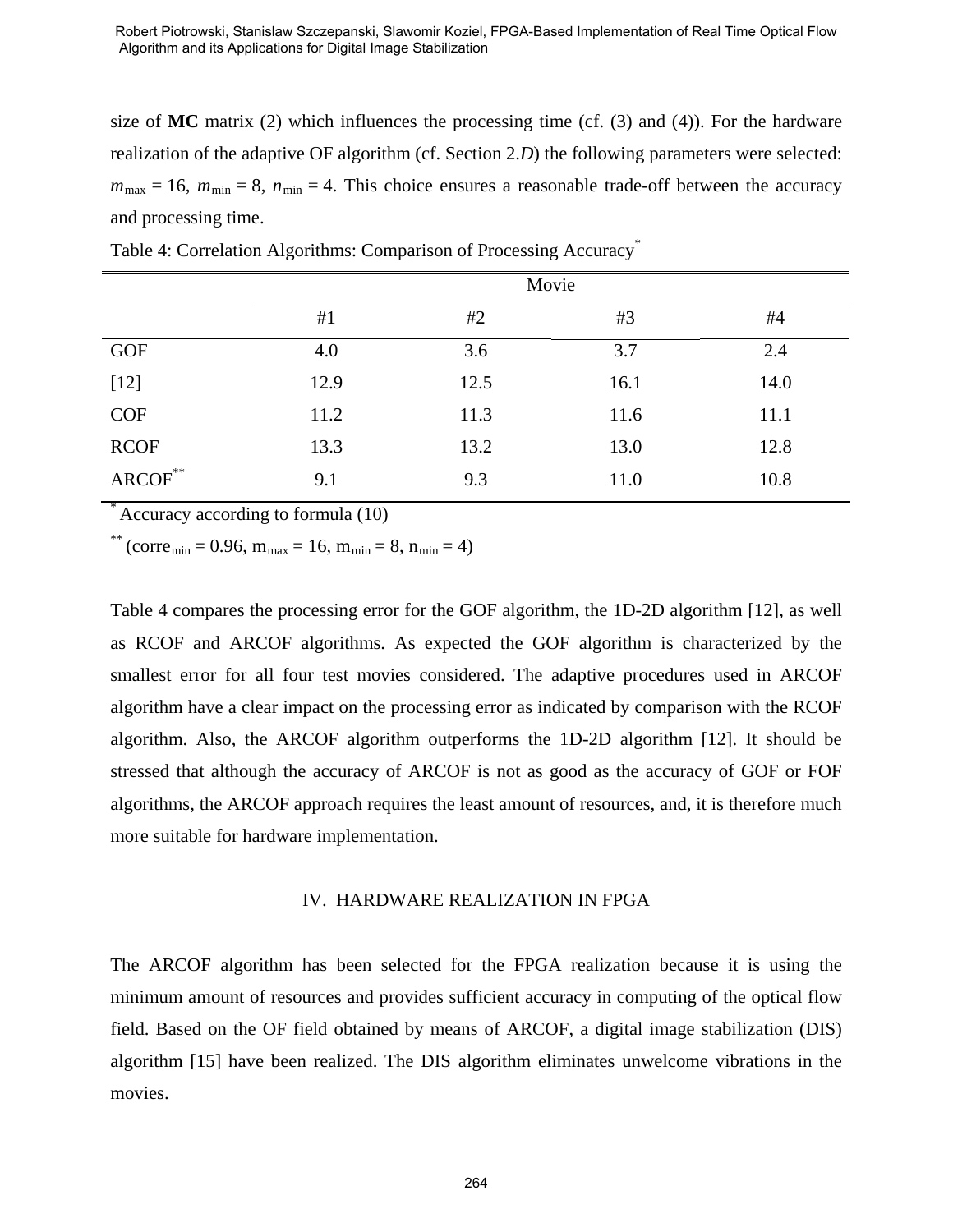

Figure 5. Block diagram of a DIS system realized with FPGA. The image from the camera is stored in BRAM. Image segmentation is performed using XOR. The result of comparing appropriate subsets of the actual and previous frames is stored in the MC module; then, the optical flow vector is determined in the Extremum Function module. Having the optical flow field determined, the DIS algorithm is realized in the Rewrite Function module.

Our system is shown in Fig. 4 and consists of the module computing the optical flow field, module determining the velocity vector (cf. (1)), as well as the module responsible for changing the location of pixel in the output matrix (i.e., actual realization of DIS). The absolute value of the difference has been selected as the correlation function (cf. (2)). The ADS operation was realized using 2-input XOR gate as well as the adder with D flip-flop.



Figure 6. Block diagram of the ARCOF module. The absolute sum of differences is realized using XOR (subtraction) and an adder (with memory implemented with D flip-flops).

A block diagram of the ARCOF algorithm is shown in Fig. 5. The module seeking for the maximum of the correlation function stores only a single value of the **MC** matrix as well as the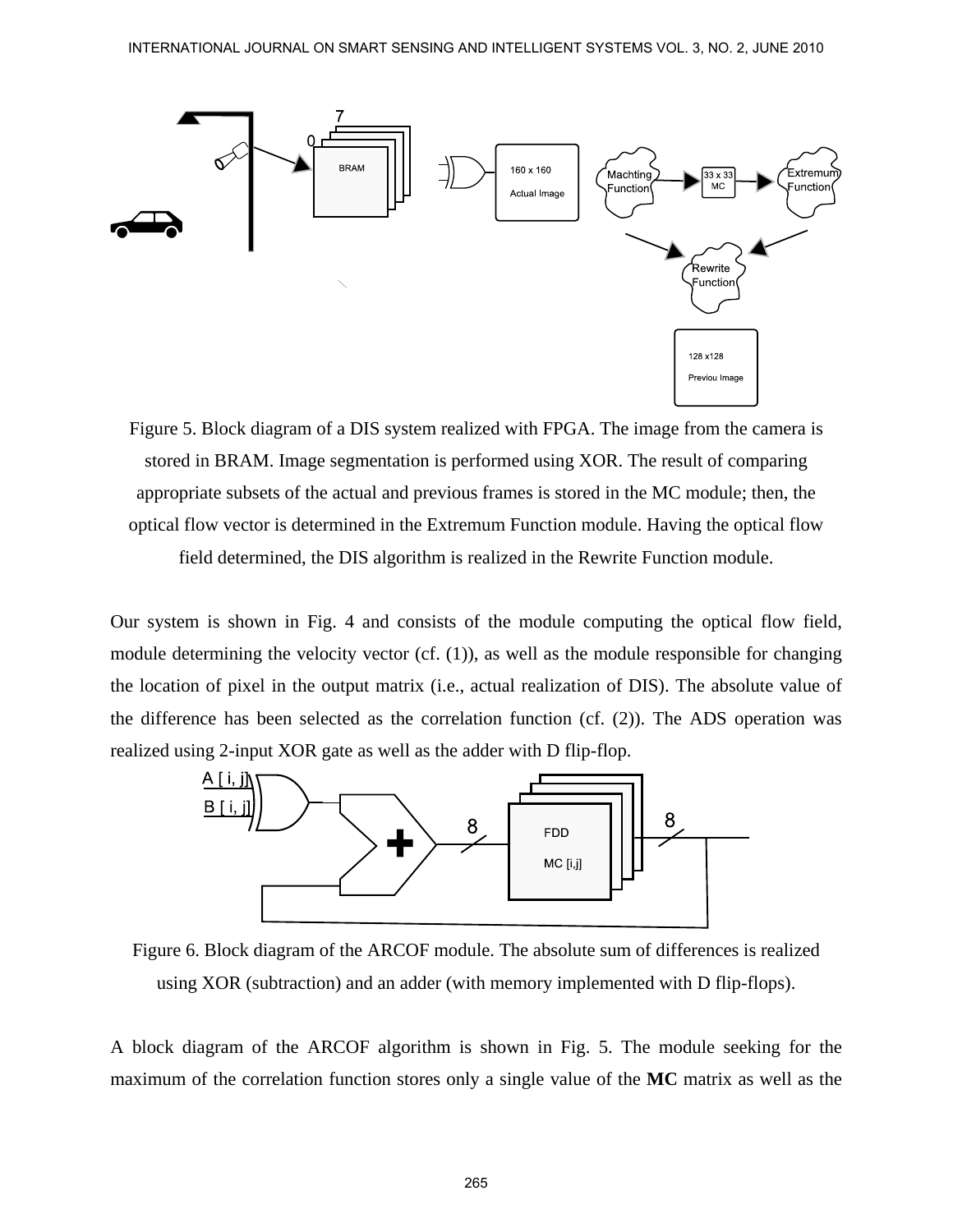corresponding argument. Having found the maximum for a single pixel, a module realizing the pixel shift or the change of the CG bit (in case of insufficient correlation) is activated.



Figure 7. Block diagram of the module finding the maximum of the correlation function. The module uses comparator as well as D-flip-flop-based memory.

A block diagram of the maximum seeking module is shown in Fig. 6. The last element of the system is a module that shifts a pixel from the input frame to the proper position at the output frame (according to the velocity vector **VOF** found using (1)). Figure 7 shows the block diagram of the module finding the maximum of the correlation function. The module uses comparator as well as D-flip-flop-based memory.

The input image (resolution 640×480, 30 fps) has been stabilized in real time to the output resolution of  $128\times128$  (30 fps). The whole system (DIS + handling the CMOS camera) was using 3105 slice (which is 60% of available FPGA resources, 5120 slice).



Figure 8. The synthetic movie used for OF algorithms verification (frame number 8): (a) ARCOF algorithm, (b) ground-truth optical flow.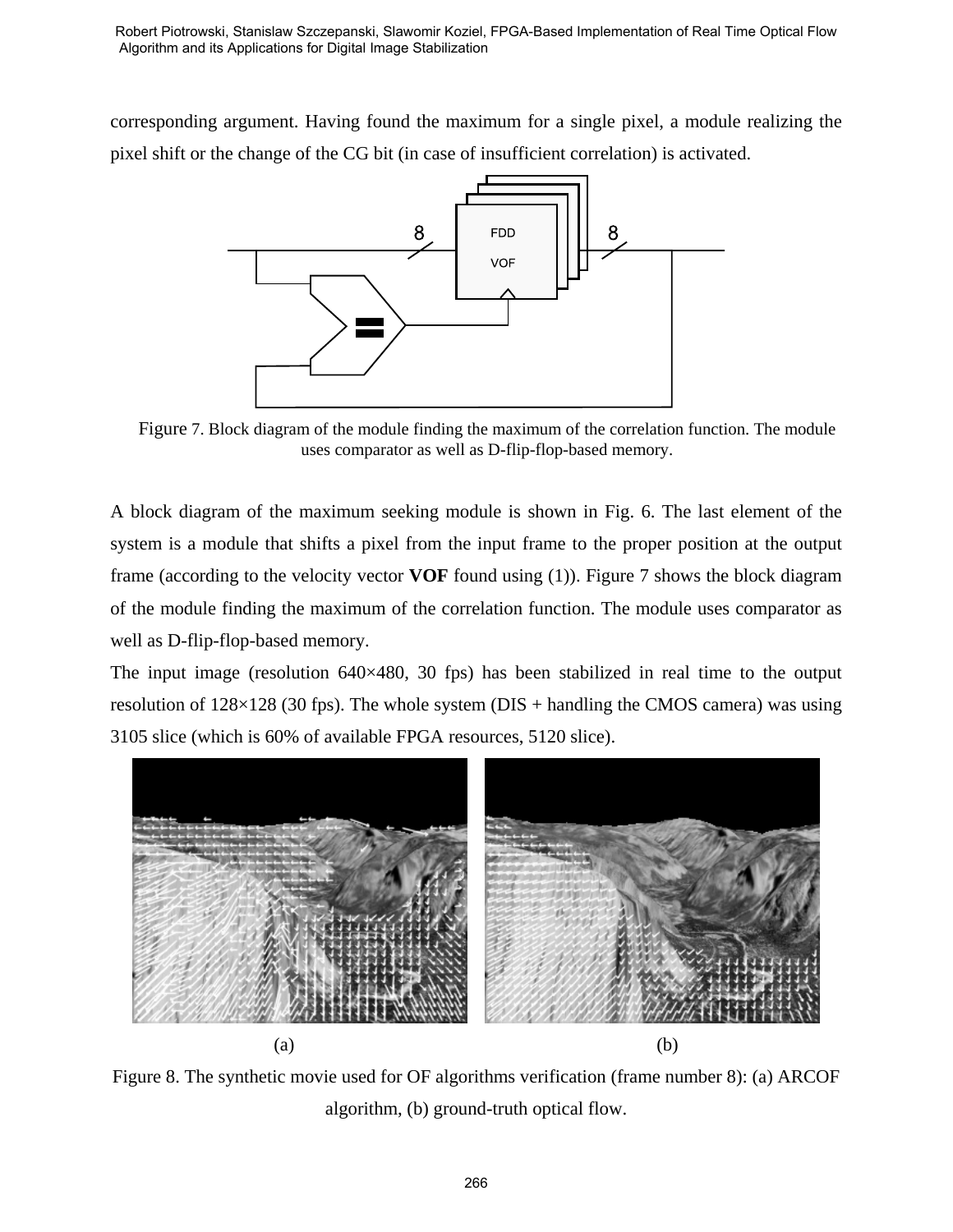For the sake of illustration, Fig. 8 shows the optical flow field determined with our algorithm as well as the ground-truth optical flow for the test Movie #4. Figure 9 shows the camera and the FPGA circuit used to realize the DIS algorithm.



Figure 9. Hardware components: (a) CMOS imager, (b) Virtex-II-1000-Board.

Table 5 shows a comparison between our algorithm and algorithms presented in [3], [18] and [19]. The comparison was performed with respect to the amount of resources necessary to implement the algorithm, power consumption as well as the accuracy using error measure (12). It should be emphasized that our algorithm uses substantially less resources and is characterized by the smallest power consumption which is crucial for low-power and battery-powered systems. Obviously, the processing accuracy is somewhat compromised, particularly in comparison with [18], however, this was to be expected according to the trade-offs discussed in Section 3.

Table 5: Exploited Resources and Power Consumption for The Correlation Optical Flow Algorithm versus Show In [18], [19], [3]

| Algorithm |               | This work  | [18]          | [19]        | [3]         |
|-----------|---------------|------------|---------------|-------------|-------------|
|           | OF module     | 2700 slice | 8520 slice    | 10288       | not         |
|           |               |            |               |             | indicated   |
| Resources | <b>Others</b> | 315 slice  | 12961         | 3681        | not         |
|           |               |            |               |             | indicated   |
|           | Total         | 3105 slice | $21481$ slice | 13969 slice | 19000 slice |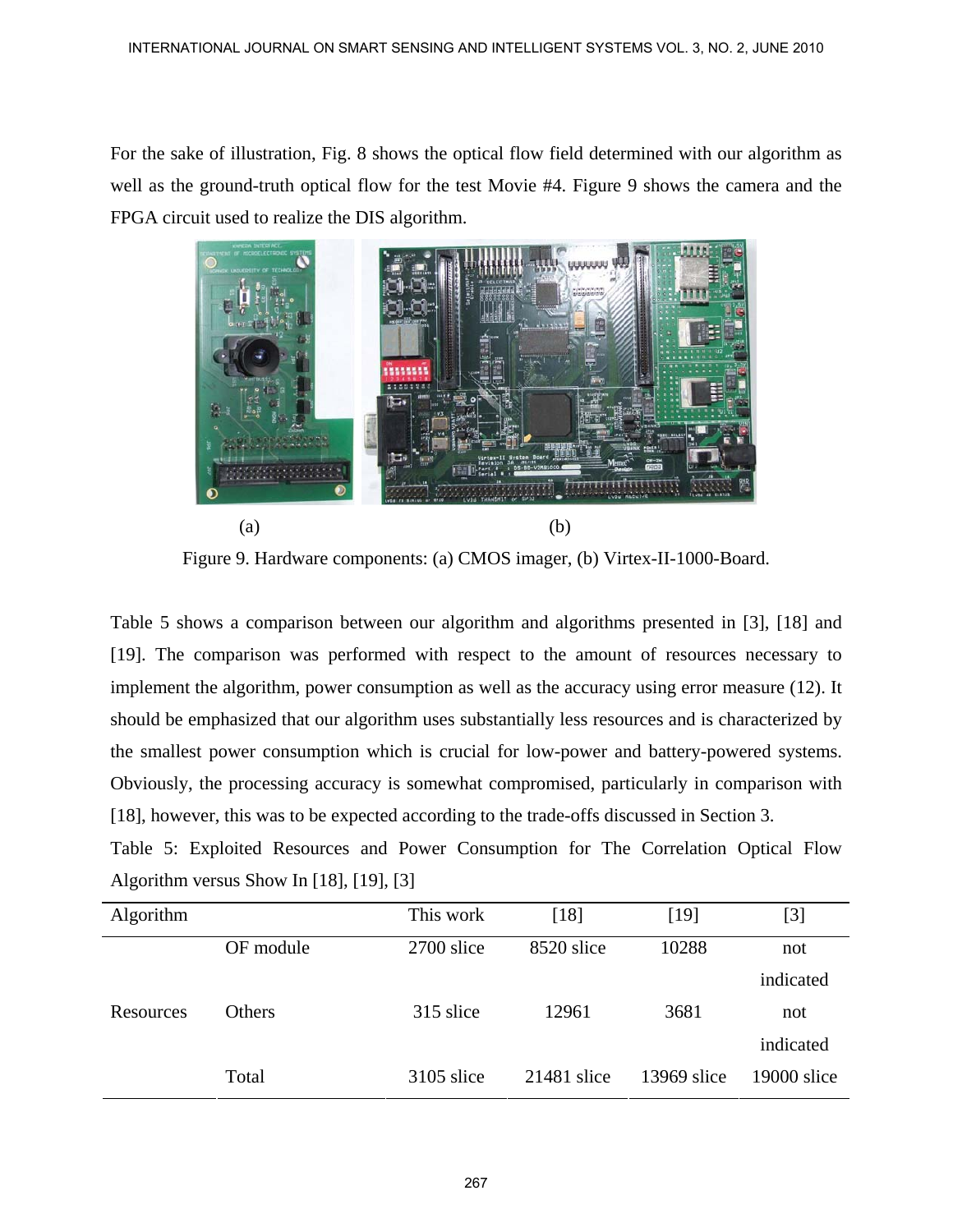| Power                                         | 480 mW           | not indicated    | 2 W              | not              |
|-----------------------------------------------|------------------|------------------|------------------|------------------|
|                                               |                  |                  |                  | indicated        |
| Resolution                                    | $640 \times 480$ | $640 \times 480$ | $640 \times 480$ | $320 \times 240$ |
| Frame per sec                                 | 30               | 60               | 64               | 30               |
| Processing Accuracy <sup>*</sup> for Movie #4 | $17.3^{\circ}$   | $6.5^\circ$      | $12.7^{\circ}$   | $18.3^\circ$     |

Algorithm and its Applications for Digital Image Stabilization

Accuracy according to formula (12)

#### V. CONCLUSION

The paper presents the algorithm for determining the field optical flow with reduced computational complexity and resource usage. The proposed approach is based on determining the correlation between one-dimensional representations of the image subsets and on the adaptive adjustment of the subset sizes. It has been demonstrated, using several movie examples, that our algorithm ensures processing accuracy only slightly worse than the COF algorithm. The presented FPGA implementation exploits substantially less resources and exhibits lower power consumption than other implementations reported in the literature. Therefore, our OF algorithm is suitable for realizing various functions involving movement detection, digital image stabilization as well as image compression in battery-powered systems using limited computational resources. Experience on the control of the piotropic subsection of College and Herbert Piotropic Sacred Implementation of Real Time Optical Flow<br>Agreementation of Applementation of Hipsel Image Shamonston<br>
Yower<br>
Yower<br>
Yower Secre

#### APPENDIX A: CORRELATION FUNCTIONS FOR OPTICAL FLOW ALGORITHMS

The processing accuracy, processing time and the hardware resources used by the COF algorithm depend on the correlation function. A simple correlation function (2) using the sum of absolute differences of matrix elements has been shown in Section 2. Several commonly used correlation functions can be found in the literature. For example, [16] describes the following set of functions:

$$
\mathbf{S}[i, j] = \sum_{a=0}^{n-1} \sum_{b=0}^{n-1} (\mathbf{A}[a, b] - \mathbf{B}[i + a, j + b])^{2}
$$
(13)

$$
\mathbf{S}[i, j] = \frac{\sum_{a} \sum_{b} (\mathbf{A}[a, b] - \mathbf{B}[i + a, j + b])^{2}}{\sqrt{\sum_{a} \sum_{b} (\mathbf{A}[a, b])^{2} \cdot \sum_{a} \sum_{b} (\mathbf{B}[i + a, j + b])^{2}}}
$$
(14)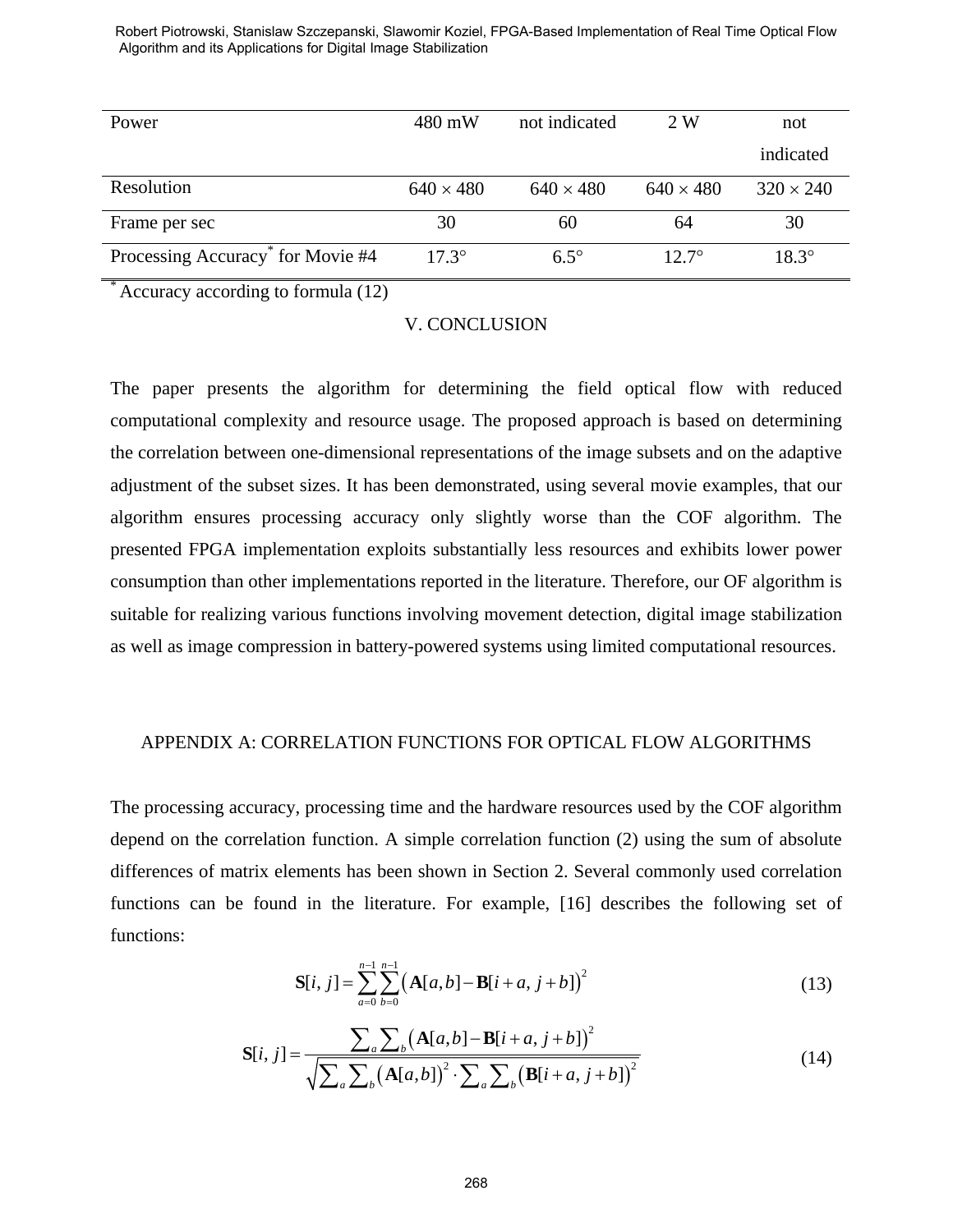$$
\mathbf{C}[i, j] = \sum_{a=0}^{n-1} \sum_{b=0}^{n-1} (\mathbf{A}[a, b] \cdot \mathbf{B}[i + a, j + b])^{2}
$$
(15)

$$
\mathbf{C}[i, j] = \frac{\sum_{a} \sum_{b} (\mathbf{A}[a, b] \cdot \mathbf{B}[i + a, j + b])^{2}}{\sqrt{\sum_{a} \sum_{b} (\mathbf{A}[a, b])^{2} \cdot \sum_{a} \sum_{b} (\mathbf{B}[i + a, j + b])^{2}}}
$$
(16)

$$
\mathbf{C}[i,j] = \sum_{a=0}^{n-1} \sum_{b=0}^{n-1} \left( \tilde{\mathbf{A}}[a,b] \cdot \tilde{\mathbf{B}}[i+a,j+b] \right)^2 \tag{17}
$$

$$
\mathbf{C}[i, j] = \frac{\sum_{a} \sum_{b} (\tilde{\mathbf{A}}[a, b] \cdot \tilde{\mathbf{B}}[i + a, j + b])^{2}}{\sqrt{\sum_{a} \sum_{b} (\tilde{\mathbf{A}}[a, b])^{2} \cdot \sum_{a} \sum_{b} (\tilde{\mathbf{B}}[i + a, j + b])^{2}}}
$$
(18)

$$
\tilde{\mathbf{B}}[a,b] = \tilde{\mathbf{B}}[a,b] - \overline{\mathbf{B}}[i,j] \tag{19}
$$

$$
\tilde{\mathbf{A}}[a,b] = \mathbf{A}[a,b] - \overline{\mathbf{A}} \tag{20}
$$

$$
\overline{\mathbf{B}}[i, j] = \frac{1}{n^2} \sum_{a=0}^{n-1} \sum_{b=0}^{n-1} \mathbf{B}[i+a, j+b]
$$
(21)

$$
\overline{\mathbf{A}} = \frac{1}{n^2} \sum_{a=0}^{n-1} \sum_{b=0}^{n-1} \mathbf{A}[a, b] \tag{22}
$$

and  $i, j = 0, ..., m - n + 1$ .

Table 6: Processing Accuracy<sup>\*</sup> of Correlation Optical Flow Algorithms versus Correlation Function Used

| Correlation            | Movie |      |      |      |  |
|------------------------|-------|------|------|------|--|
| Function               | #1    | #2   | #3   | #4   |  |
| (2)                    | 12.1  | 12.0 | 12.3 | 11.9 |  |
| (13)                   | 11.8  | 11.8 | 11.7 | 11.5 |  |
| (14)                   | 11.8  | 11.8 | 11.7 | 11.3 |  |
| (15)                   | 11.5  | 11.6 | 11.7 | 11.2 |  |
| (16)                   | 11.4  | 11.6 | 11.7 | 11.2 |  |
| (17)                   | 11.4  | 11.4 | 11.6 | 11.1 |  |
| (18)<br>$\overline{a}$ | 11.2  | 11.3 | 11.6 | 11.1 |  |

\* Accuracy according to formula (10)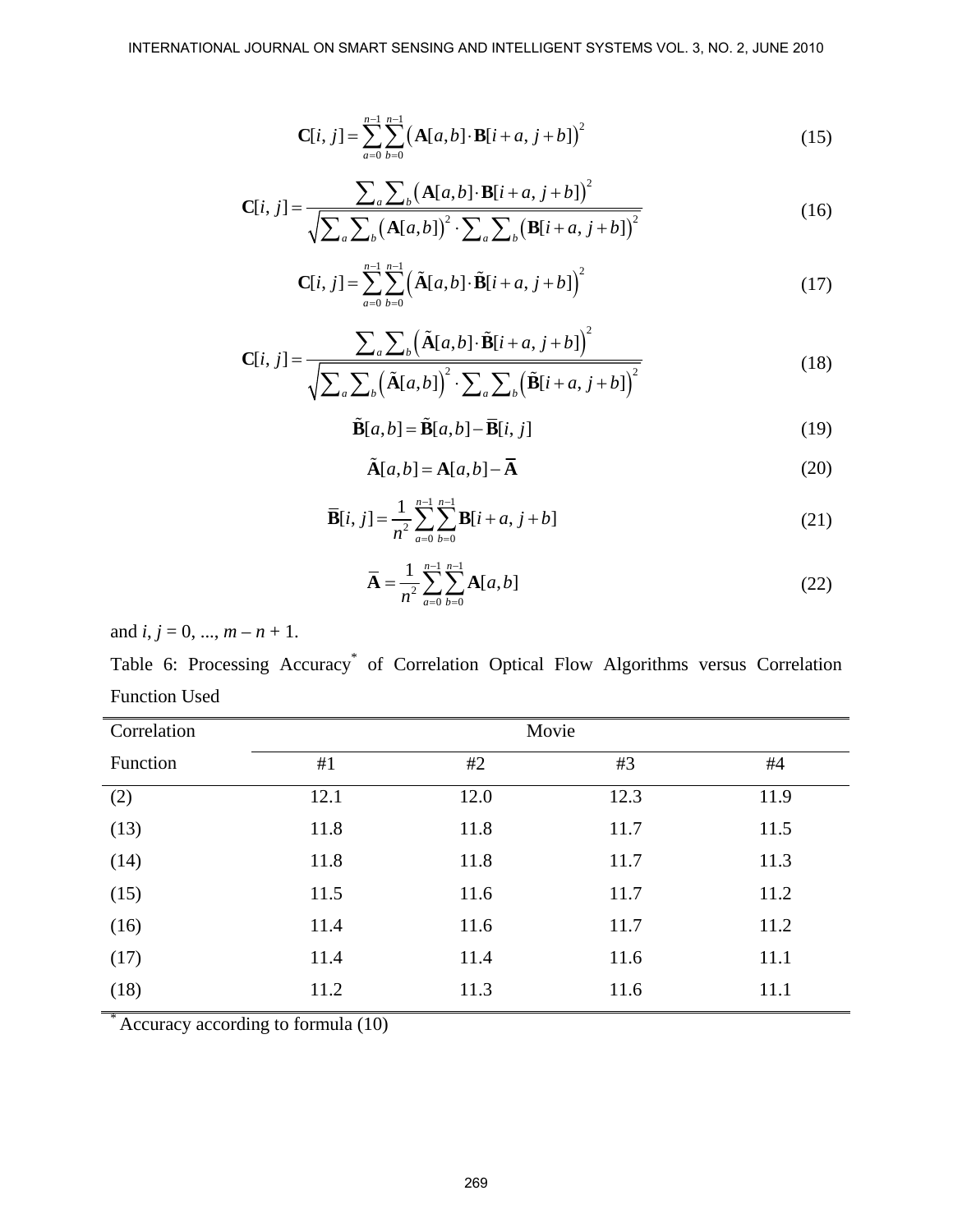|                                                                                                                                                                                                                                                                                                                                                                                                                                                                                              | Robert Piotrowski, Stanislaw Szczepanski, Slawomir Koziel, FPGA-Based Implementation of Real Time Optical Flow<br>Algorithm and its Applications for Digital Image Stabilization |                   |              |           |                          |
|----------------------------------------------------------------------------------------------------------------------------------------------------------------------------------------------------------------------------------------------------------------------------------------------------------------------------------------------------------------------------------------------------------------------------------------------------------------------------------------------|----------------------------------------------------------------------------------------------------------------------------------------------------------------------------------|-------------------|--------------|-----------|--------------------------|
|                                                                                                                                                                                                                                                                                                                                                                                                                                                                                              | Table 7: Correlation Optical Flow Algorithms: Properties and Exploited Resources                                                                                                 |                   |              |           |                          |
| Correlation                                                                                                                                                                                                                                                                                                                                                                                                                                                                                  |                                                                                                                                                                                  | Relative          |              | Resources |                          |
| Function                                                                                                                                                                                                                                                                                                                                                                                                                                                                                     | <b>VOF</b> implementation                                                                                                                                                        | Execution<br>Time | Comp         | Sum       | Mult                     |
| (2)                                                                                                                                                                                                                                                                                                                                                                                                                                                                                          | $VOF[x,y] = argmin\{i,j : S[i,j]\}$                                                                                                                                              | 1.0               | 6 slice      | 6 slice   | $\overline{\phantom{0}}$ |
| (13)                                                                                                                                                                                                                                                                                                                                                                                                                                                                                         | $\mathbf{VOF}[x,y] = \arg\min\{i,j : \mathbf{S}[i,j]\}$                                                                                                                          | 1.6               | 11 slice     | 11 slice  | 4 slice                  |
| (14)                                                                                                                                                                                                                                                                                                                                                                                                                                                                                         | $\mathbf{VOF}[x,y] = \arg\min\{i,j : \mathbf{S}[i,j]\}$                                                                                                                          | 3.1               | $11+8$ slice | 19 slice  | 8 slice                  |
| (15)                                                                                                                                                                                                                                                                                                                                                                                                                                                                                         | $VOF[x,y] = argmax\{i,j : C[i,j]\}$                                                                                                                                              | 1.7               | 22 slice     | 11 slice  | 4 slice                  |
| (16)                                                                                                                                                                                                                                                                                                                                                                                                                                                                                         | $\mathbf{VOF}[x,y] = \arg\max\{i,j : \mathbf{C}[i,j]\}$                                                                                                                          | 3.3               | $22+8$ slice | 19 slice  | 16 slice                 |
| (17)                                                                                                                                                                                                                                                                                                                                                                                                                                                                                         | $\mathbf{VOF}[x,y] = \arg\max\{i,j : \mathbf{C}[i,j]\}$                                                                                                                          | 1.8               | 22 slice     | 11 slice  | 4 slice                  |
| (18)                                                                                                                                                                                                                                                                                                                                                                                                                                                                                         | $\mathbf{VOF}[x,y] = \arg\max\{i,j : \mathbf{C}[i,j]\}$                                                                                                                          | 3.4               | $22+8$ slice | 19 slice  | 16 slice                 |
| $(13)-(18)$ , whereas Table 7 summarizes the resources used in their realization. This data shows<br>that accuracy improvement is not proportional to the amount of resources. Moreover, the<br>normalized functions (12), (14) and (16) give a marginal improvement of accuracy. The<br>correlation function $(2)$ is the most efficient method of determining the MC matrix both with<br>respect to the processing time and utilization of the system resources.<br><b>ACKNOWLEDGEMENT</b> |                                                                                                                                                                                  |                   |              |           |                          |
| This work was supported in part by the Ministry of Science and Higher Education of Poland<br>under the Research and Development Project N N515 423034.<br><b>REFERENCES</b>                                                                                                                                                                                                                                                                                                                  |                                                                                                                                                                                  |                   |              |           |                          |
| $[1]$<br>S. Chhaniyara, P. Bunnun, L. Seneviratne and M. Ichikawa, "Optical Flow Algorith for<br>Velocity Estimation of Ground Vehicles: A Feasibility Study", International Journal on<br>Smart Sensing and Intelligent Systems, Vol. 1, No. 1, March 2008.                                                                                                                                                                                                                                 |                                                                                                                                                                                  |                   |              |           |                          |
|                                                                                                                                                                                                                                                                                                                                                                                                                                                                                              |                                                                                                                                                                                  | 270               |              |           |                          |

Table 7: Correlation Optical Flow Algorithms: Properties and Exploited Resources

#### ACKNOWLEDGEMENT

#### **REFERENCES**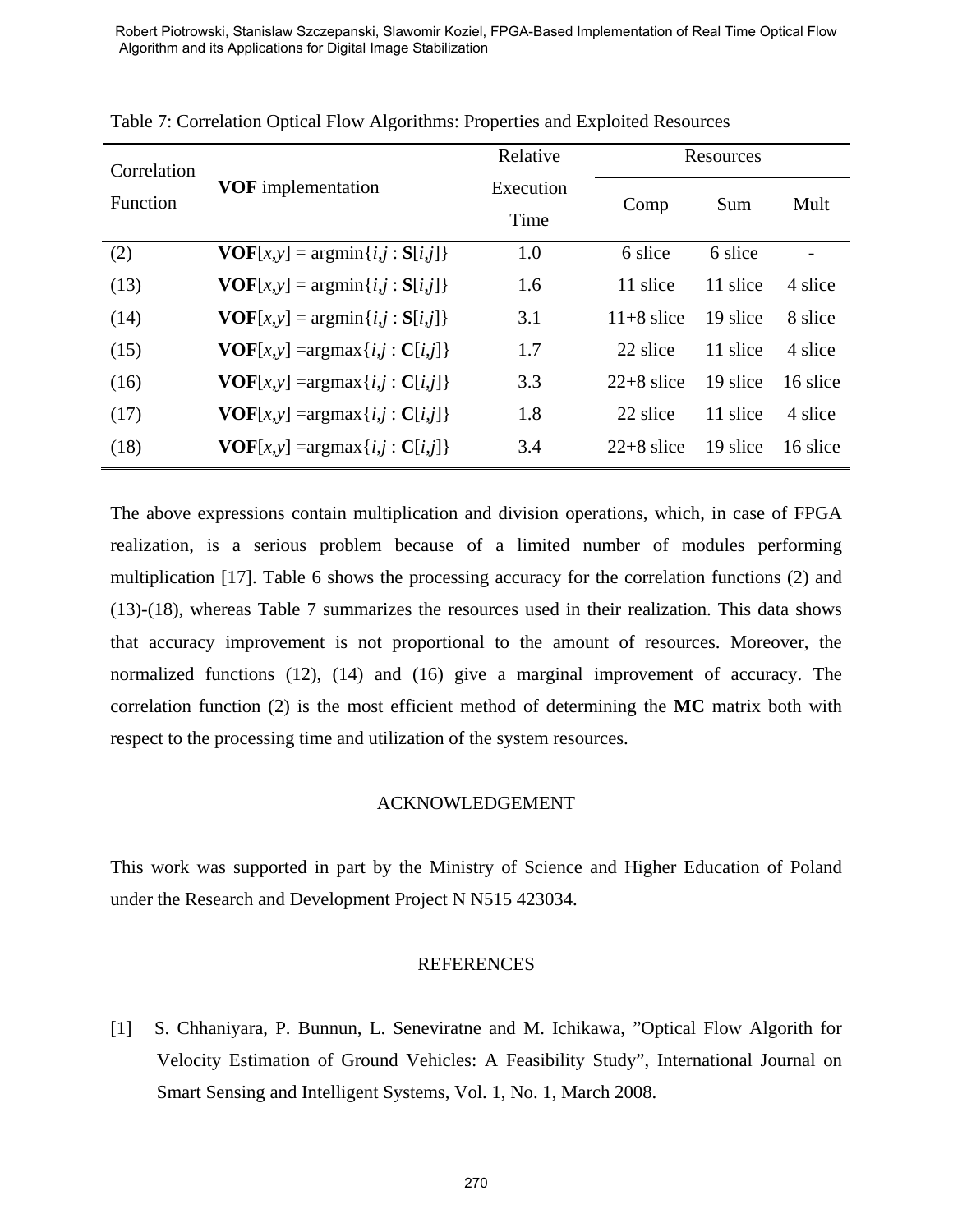- [2] G. Barrows, C. Neely: "Mixed-mode VLSI optic flow sensors for inflight control of a micro air vehicle", Proc. SPIE Vol. 4109, Critical Technologies for the Future of Computing; pp. 52-63, 2000.
- [3] Diaz, J., Ros, E., Pelayo, F., Ortigosa, E. M., Mota, S.: "FPGA based realtime optical-flow system"; IEEE Transactions on Circuits and Systems for Video Technology, 16, 2 (2006), 274-279.
- [4] B. McCane, K. Novins, D. Crannitch, and B. Galvin, "On benchmarking optical flow", Comput. Vis. Image Understanding, vol. 84, pp. 126-143, 2001.
- [5] Barron J. L, Fleet D. J, and Beauchemin S. S. , "Performance of optical flow techniques." International Journal of Computer Vision, Vol. 12, pp. 43-77, 1994.
- [6] B.D. Lucas and T. Kanade, "An Iterative Image Registration Technique with an Application to Stereo Vision (IJCAI)," Proceedings of the  $7<sup>th</sup>$  International Joint Conference on Artificial Intelligence (IJCAI '81), April, 1981, pp. 674-679.
- [7] Jangheon Kim, Thomas Sikora: "Hybrid recursive energy-based method for robust optical flow on large motion fields.", ICIP (1) 2005: 129-132
- [8] Bruhn, J. Weickert, C. Feddern, T. Kohlberger, C. Schnrr, "Real- Time Optic Flow Computation with Variational Methods", CAIP 2003, LNCS, vol. 2756, pp. 222-229, 2003.
- [9] P. Cobos and F. Monasterio, "FPGA implementation of the Horn & Schunck optical flow algorithm for motion detection in real time images", Proc. DCIS'98 XIII, pp.616-621, 1998.
- [10] S.J. Ko, S.H. Lee, and K.H. Lee, "Digital image stabilizing algorithms based on bit-plane matching", IEEE Trans. Consumer Electron., vol. 44, no. 3, pp.796-800, Aug., 1998.
- [11] L. Xu and X. Lin, "Digital image stabilization based on circular block matching", IEEE Transactions on Consumer Electronics, vol. 52, no. 2, pp. 566-574, 2006.
- [12] N. Ancona and T. Poggio, "Optical Flow from 1D Correlation: Application to a simple Time-To-Crash Detector", Fourth International Conference on Computer Vision, IEEE Computer Society Press, May 11-14, 1993, Berlin, Germany, pp. 209-214.
- [13] K. Janschek, V. Tchernykh, M. Beck: "Optical Flow based Navigation for Mobile Robots using an Embedded Optical Correlator", Preprints of the 3rd IFAC Conference on Mechatronic Systems - Mechatronics 2004, 6-8 September 2004, Sydney, Australia, pp.793-798.